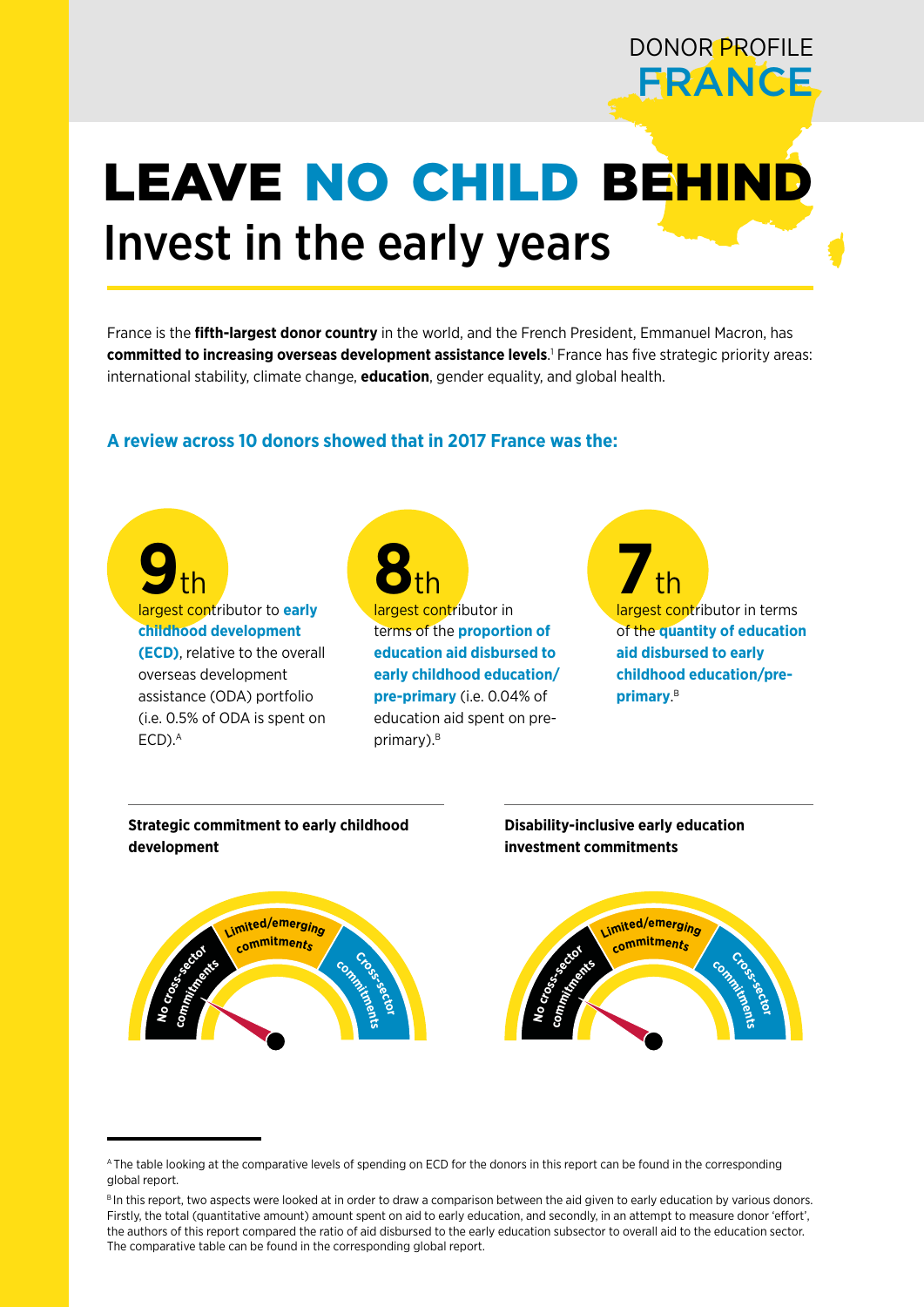# **Integrated and inclusive early childhood development (ECD)**

**France had very low spending across the ECD domains of health, nutrition, education and sanitation analysed for this report.** Furthermore, a smaller percentage of France's overall aid allocation is dedicated to ECD, relative to and compared with many other major donors. It is for this reason that France was ranked ninth out of nine donors reviewed. Furthermore, a search of the latest year's active aid projects within the main development agency, *Agence Française de Développement* (AFD), database found no projects with a specific ECD focus in the core project descriptions.2

#### **Supporting early education and pre-primary**

The French president, Emmanuel Macron, has made global education a strategic area of importance for his government. As part of this commitment, in early 2018, President Macron co-hosted the Global Partnership for Education (GPE) with the Senegalese president in Dakar, Senegal.

**However, early education is currently a very low priority for the French government. Only 0.07% of all French aid disbursed between 2013 and 2016 within the education sector was allocated to early education.** This percentage dropped to 0.04% of education sector aid in 2017.

Almost three-quarters of France's bilateral education ODA was spent on post-secondary education (Figure 1). Nearly the entire amount is used for costs associated with students from developing countries, who are studying in France. Basic education, which includes primary education funding, early education, and basic skills for young people receives very little at only 11% in 2017, when compared to post-secondary education. By category, Figure 2 shows that early education is receiving a very small percentage, of an already small amount of French aid given to education. However, France is the 4th largest donor to the GPE.

This also reflects a lack of strategic commitments to early education. The education work of AFD is led by the Strategy for Education, Training, and Employment for 2016-2020<sup>3</sup>. It contains no commitments to

# FIGURE 1 **France's aid contribution to education by subsector. Disbursements, US\$, 2017 constant**



Source: OECD Creditor Reporting System. Accessed May 2019

FIGURE 2 **'Basic education' category breakdown. Disbursements, US\$ 2017 constant, OECD DAC**



Source: OECD Creditor Reporting System. Accessed May 2019

education in the early years, namely pre-primary or early learning, or early education.

**More broadly, the document makes no commitments towards education – at any level – of children with a disability, nor to inclusive education approaches.** Within this document, disability is not specifically mentioned. Reference is made to the 'most vulnerable' as a target of achieving quality and equitable basic education, but there is no definition of which groups are referred to. Moreover, project-level data $c$  of the amount allocated to early education shows very little

<sup>&</sup>lt;sup>c</sup> This is based on an analysis of the early education purpose code in the OECD DAC CRS database. This shows that this spending is part of the decentralised government "local cooperation" model of supporting technical assistance from local authorities to regional/local recipient country projects. No further information could be retrieved as the project codes are not available to be analysed on the AFD open data portal.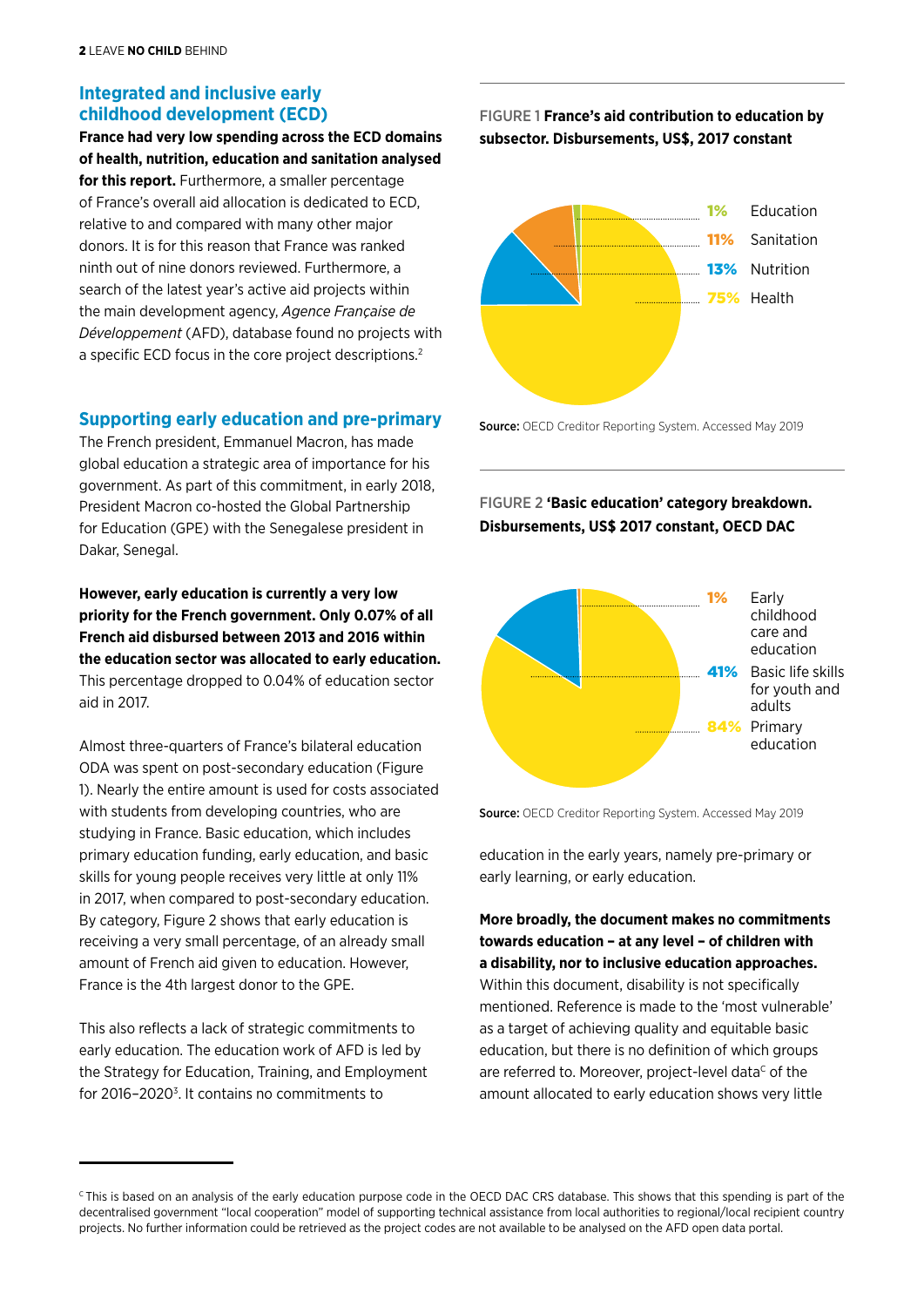information on their intended purpose. Given the lack of information, it was impossible to further analyse for disability-inclusive approaches in the funding.

**Hope for the future: it should be noted that Macron's focus on education will likely lead to funding increases in this sector.** Moreover, in 2019, France hosted the

Group of Seven (G7) presidency and committed to fighting inequality, and that included supporting the role of early education. As Jean-Michel Blanquer, Minister for Education and Youth, stated: "Fighting inequality in education starts with the very young. That is why, the challenges of early schooling, an issue faced by all countries, will be at the heart of our discussion".4

#### **Health, nutrition and sanitation**

Health is a major priority of French development policy. The French development assistance to health strategy, *La stratégie de la France en santé mondiale 2017–2021*, directs the overall investments in health.<sup>5</sup> However, the strategy document includes no firm commitments to ECD programming, nor explicit outcomes related to improving ECD. The strategy does, however, contain clear commitments to maternal and child health as a target set of programmes and beneficiaries in the goal to support the most vulnerable. The promotion of health for the most vulnerable is one of four priority areas singled out in the strategy for health interventions.<sup>D</sup>

In the strategy document, France renews its commitment to "reproductive, maternal, neonatal, child and adolescent health (SRMNIA), in particular in West and Central African countries". But a note of caution is required. In comparison to other donors who support maternal and child health as a core strategic priority, France has fewer maternal and child health interventions in the health and nutrition sectors.

Moreover, the analysis conducted for this report shows very little focus on areas which support ECD. A review of active projects on the AFD open aid data site showed that only 3% contained the terms "maternal" or "child health" within the project descriptor.<sup>E</sup> Only three projects – of more than 800 identified as part of this review – supported early childhood as a primary beneficiary group.<sup>F</sup> There was no mention of ECD as an outcome, or as a programming approach within any active projects. Within the same dataset a search was also carried out for disability-inclusive child programming (i.e. not only focused on the early years) <sup>G</sup>; only four countries or projects<sup>H</sup> made any mention of addressing the health needs of people living with a disability, and only two targeted children (all age ranges). In other words, there was no overall early childhood outcomes identified in projects, nor spending more specifically aimed at supporting disability interventions.

Water and sanitation are also a focus for French development assistance, with 8% of aid allocated to it in 2017; within this, there is a very strong focus on supporting programmes that deliver basic water and sanitation services to the poorest people, especially women and children. An initial scoping of projects also demonstrated that there were strong crossovers to other sectors and outcomes, such as maternal and child health, an integral part of ECD.

H The four countries were Chad, Mali, Morocco and Palestine. There was also global support for cross-country work of Handicap International. The Chad and Morocco projects also targeted children.

D The strategy for global health from 2017-2021 emphasises four priorities for health interventions: health systems strengthening, with a commitment to support universal health coverage; global health security; promotion of health for the most vulnerable; and, the development of expertise, innovation and research in global health.

EA project database search for health initiatives deliberately focused on children, found only six projects. Of these only three projects, which were located in Cambodia, Sri Lanka and Haiti, explicitly referenced early childhood. The search terms "maternal" and "child health" were further used to review projects in Mali, Malawi, Madagascar, Senegal, Niger, Togo, Côte d'Ivoire, Mauritania, Burkina Faso, Haiti, Afghanistan, and Benin. The search found that of the 883 projects listed, there were only 29, in total, where maternal or child aspects were mentioned, thus only 3%.

F A word search across all projects was used for "early childhood development", "early childhood", and "ECD" – no results were returned.

<sup>&</sup>lt;sup>G</sup> The word search included "disability", "disabled", as well as programmes for early identification, such as "ECI", early childhood identification", and "assessment".